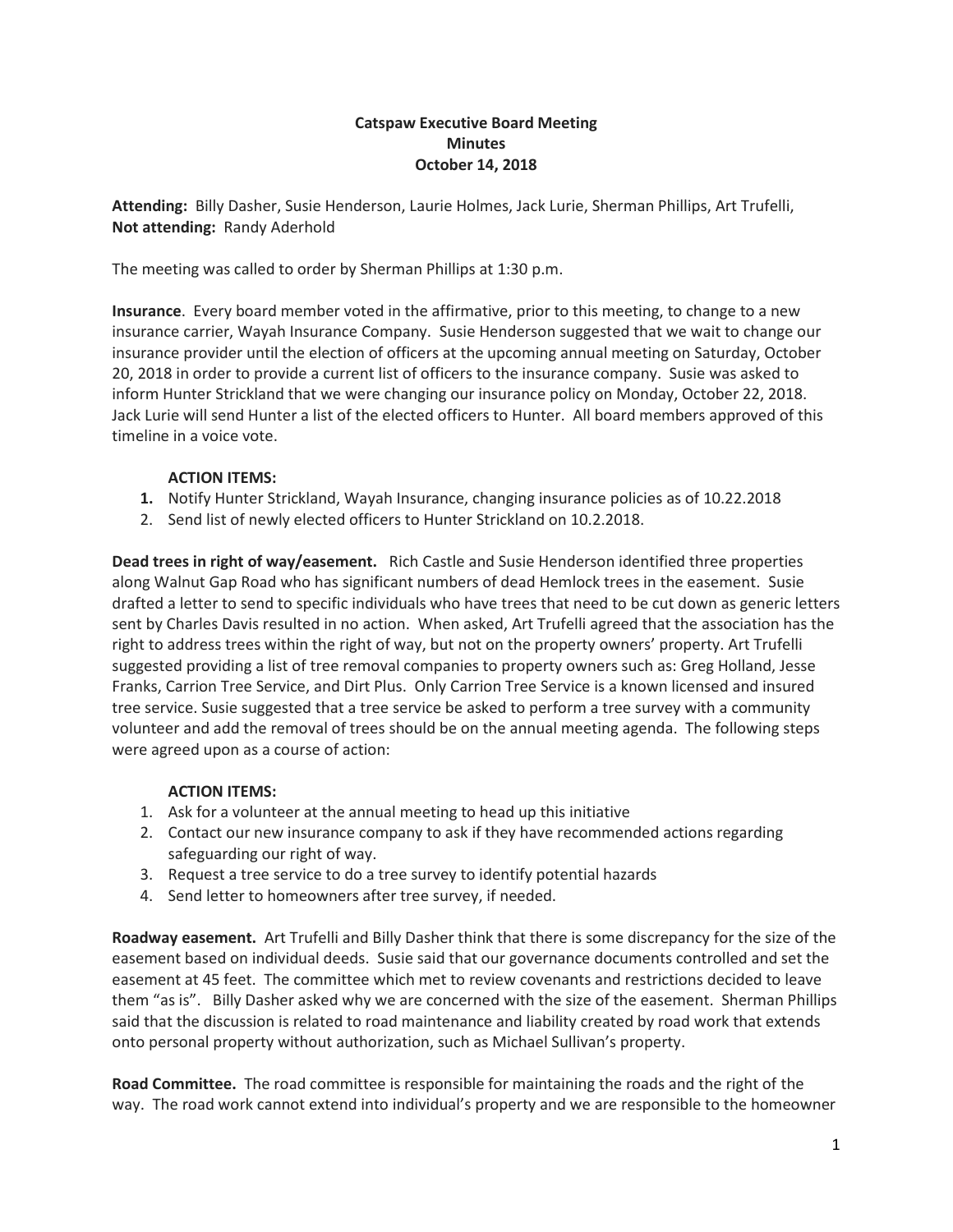for any damage that might be done to his/her property. Technical trespass has already occured on Sullivan's property. Art said that he will call a meeting of the governance committee. Susie suggested that with a metal detector, Ross could identify the corners of a lot. Jack said that we could then consult the plat to confirm where the right of way is. Billy Dasher said that water will continue on to private property from ditches and culverts.

Sherman said that we should inform property owners if there is a need to encroach on their property. In the past, we have been a bit of aggressive. Billy Dasher said that Greg Holland extended the runoff farther and deeper than he should have creating a runoff on Michael Sullivan's property, but it is already done. Sherman said that when diverting water, you are responsible for the impact downhill. Michael Sullivan said that the diversion of water was creating significant erosion across his property and downhill. Sherman Phillips said that the trench is three times longer than the original runoff ditch and much deeper. Sherman wants to know what we are going to do to about it. Because we did not inform Michael Sullivan, roadwork created an issue. As a courtesy and to be professional, we must inform owners if we need to be aggressive in handling water runoff or a culvert when it extends beyond the easement. An emergency situation is different.

## **Action Items:**

- 1. Notify property owners if any work needs to be done on their property due to erosion or watershed issues
- 2. Sherman will view the Sullivan lot and look at the downhill sign and get back to Michael Sullivan

**Annual Dues.** Sherman asked what the 2019 dues are to be used for. Billy said that the money is for catastrophic losses and surveys to identify property lines. Jack Lurie, Treasurer, said that we have over \$50,000 in reserve which is too much for a non-profit. Jack said that in the proposed 2019 budget he prepared, dues are decreased to \$250 for lots and \$300 for homes; there were no objections to the proposed budget when sent out by email. Susie Henderson said there needs to be a plan as to how the money will be used to keep the dues the same as 2018 which were \$275/lot and \$330/home. Sherman called for a vote supporting the budget proposed by the Treasurer to reduce dues for one year. There were four board members voting to recommend reducing dues for 2018 and two against. Sherman said that if needed, we are going to ask the property owners to self-identify their property lines and then use metal detectors and plats to locate lot corners. Sherman said that the Board suggests that we reduce dues for one year.

#### **Action Items:**

**1.** Vote on proposed budget and dues at Annual Meeting.

**Treasurer's Report.** Jack Lurie said third quarter financial statements are posted on the POA website.

**Annual meeting.** Susie Henderson discussed meeting responsibilities and asked for assistance with:

- Ballots create cards with the number of votes and proxy votes on them. Jack Lurie
- Sign-in table assistance Art Trufelli and Susie Henderson
- Help Myrna and Kathi with coffee and luncheon. Nicole Trufelli
- What, if any, handouts do we need at the meeting? Jack and Susie. Sherman Phillips said that we can have agenda on the website and perhaps 10 copies of financials printed. Print a few double sided copies of financials
- Pick up Community Room key Susie Henderson
- Setup room auditorium style. Tables for luncheon in the same room.